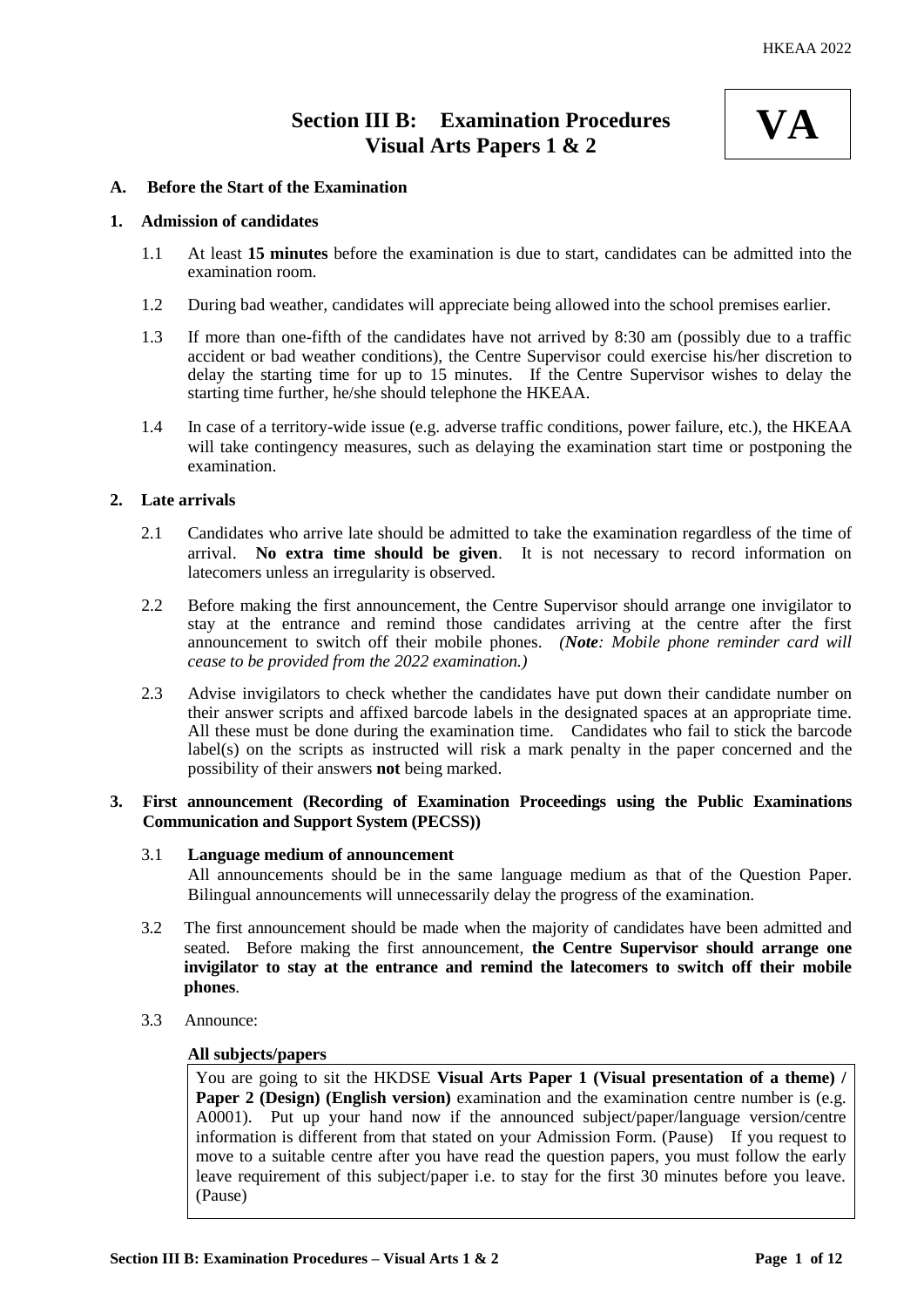The 'Public Examinations Communication  $\&$  Support System' has been installed at this examination centre. The centre conditions and examination proceedings will be recorded. Only authorised persons of the HKEAA can view, store or handle the recordings. The recordings will be destroyed upon closing of the examination year.

3.4 In case a candidate claims that the subject/paper/language version/centre information announced by the Centre Supervisor is different from that stated on his/her Admission Form, the **Centre Supervisor should arrange an invigilator to distribute the 'Notes for Wrong Centre or Wrong Version Candidates'** (**SR3(Notes) -** see *Specimen 40*) to the candidate concerned and let him/her decide whether or not to remain sitting the examination in this centre. For handling cases of wrong centre/wrong version candidates, please refer to *Section IV paragraphs 15 and 16*.

### **4. Second announcement (Checking of personal belongings)**

Announce:

### **Visual Arts 1 & 2**

Check that you have taken the correct seat according to the seat number as stated on your Admission Form. Place your Admission Form and Identity Card or identification document on the top right-hand corner of your desk and not inside any folder. If you bring a folder, you must put it under your chair. Put up your hand if you have any questions. (Pause)

Put all the stationery you need to use on your desk. If you have brought a pencil case, put it in your bag or under your chair. (Pause)

If you intend to use a calculator during the examination, put the calculator on your desk. Remove the calculator cover/jacket and place it inside your bag or under the chair. Check your calculator now to make sure that no writings or markings have been made on the calculator. (Pause)

If you have brought a mobile phone, take out the phone now. Check to see if it has been switched off. (Pause) If not, switch it off now. You should also ensure that the alarm function of the phone has also been turned off and no sound will be emitted. (Pause for 15 seconds to ensure that candidates are complying with the instructions)

Now place the phone under your chair in a position clearly visible to the invigilators. (Pause)

If you have question paper(s) from previous examination session(s) and dictionaries (including excerpts from dictionaries) etc., put them in your bag. If you have brought any electronic devices (such as tablet, multimedia player, electronic dictionary, databank watch, smart watch, wireless earphones or other wearable technologies with communication or data storage functions, etc.), or articles that can emit sound, switch them off now (if possible) and put them in your bag or under your chair. (Pause)

Zip up your bag and put it under your chair. Do not leave your bag in the aisle. If you do not have a bag, put your purse and your mobile phone under your chair but bring all your other belongings to the front of the hall and put them … (Please clearly tell the candidates the location which you assign and ask an invigilator to assist).

Please note that if you are found to have any unauthorised materials on your desk or in the drawer of your desk, on your body or in your clothing after the Question Papers have been distributed, or any electronic devices (including mobile phone) switched on during the examination, you will receive a mark penalty, subject downgrading or even be disqualified from the whole examination.

Put up your hand if you have any questions. (Pause)

#### **Note:**

Repeat this announcement nearer the start of the examination if there are a lot of latecomers.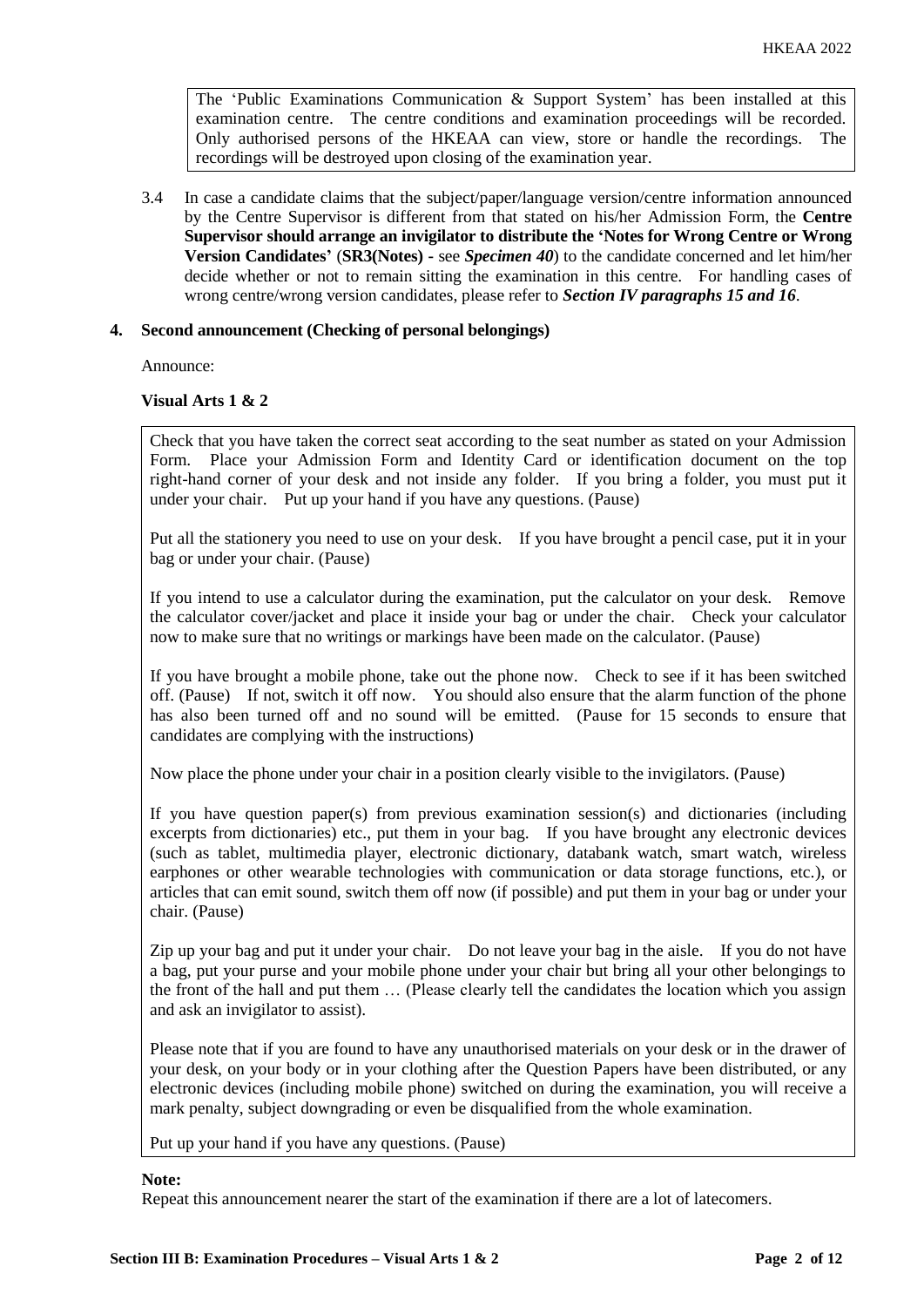The Centre Supervisor should ask the invigilators to check that the candidates follow these instructions. **Before the examination begins, should no mobile phone be found under a candidate's chair, invigilators may ask the candidate concerned if he/she has brought a mobile phone.**

### **5. Third announcement (Checking of barcode labels)**

#### **Visual Arts 1 & 2**

You should have on your desk a barcode sheet. Put up your hand if you do not. (Pause)

Your English name has been printed on the top of the barcode sheet. Each barcode label on the sheet has been printed with your candidate number, centre number, seat number and the subject/paper name. Please check to make sure that you have been given the correct barcode sheet. Put up your hand if you have any questions. (Pause)

After the start of the examination, you should first write your Candidate Number in the boxes provided on the front cover of your Answer Book and the back page of your cartridge paper. You should copy your Candidate Number from your Admission Form. Moreover, you should stick a barcode label in the designated spaces on the cover of your Answer Book and the back page of your cartridge paper.

If you use a supplementary answer sheet, you should also write your Candidate Number and affix a barcode label in the designated space. Do not fold, scratch or stain the barcode labels.

No extra time will be given to candidates for sticking the barcode labels on after the 'Stop working' announcement.

Each page of the Answer Book and supplementary answer sheet has been printed with a page number. Do not change any of the page numbers or write your answers near them as this might affect the scanning of your script. It should also be noted that answers written in the margins will not be marked.

# **6. Fourth announcement (Checking of Answer Books / Cartridge paper)**

### **Visual Arts 1**

You should have on your desk an Answer Book, a white cartridge paper and a white bond paper. Put up your hand if you do not. (Pause) If you want to draw on a *Xuanzhi* instead, put up your hand. (Pause)

You should enter the question number on the front cover of the Answer Book and mark the corresponding question number box on each page of the Answer Book, supplementary answer sheets and cartridge paper on which you have written any answers.

No extra time will be given to candidates for filling in the question number boxes after the 'Stop working' announcement.

Now, read the Instructions on the cover of the Answer Book, cartridge paper and bond paper. (Pause)

If you need water for drawing, you should now get a small pot of water from the bucket nearest you.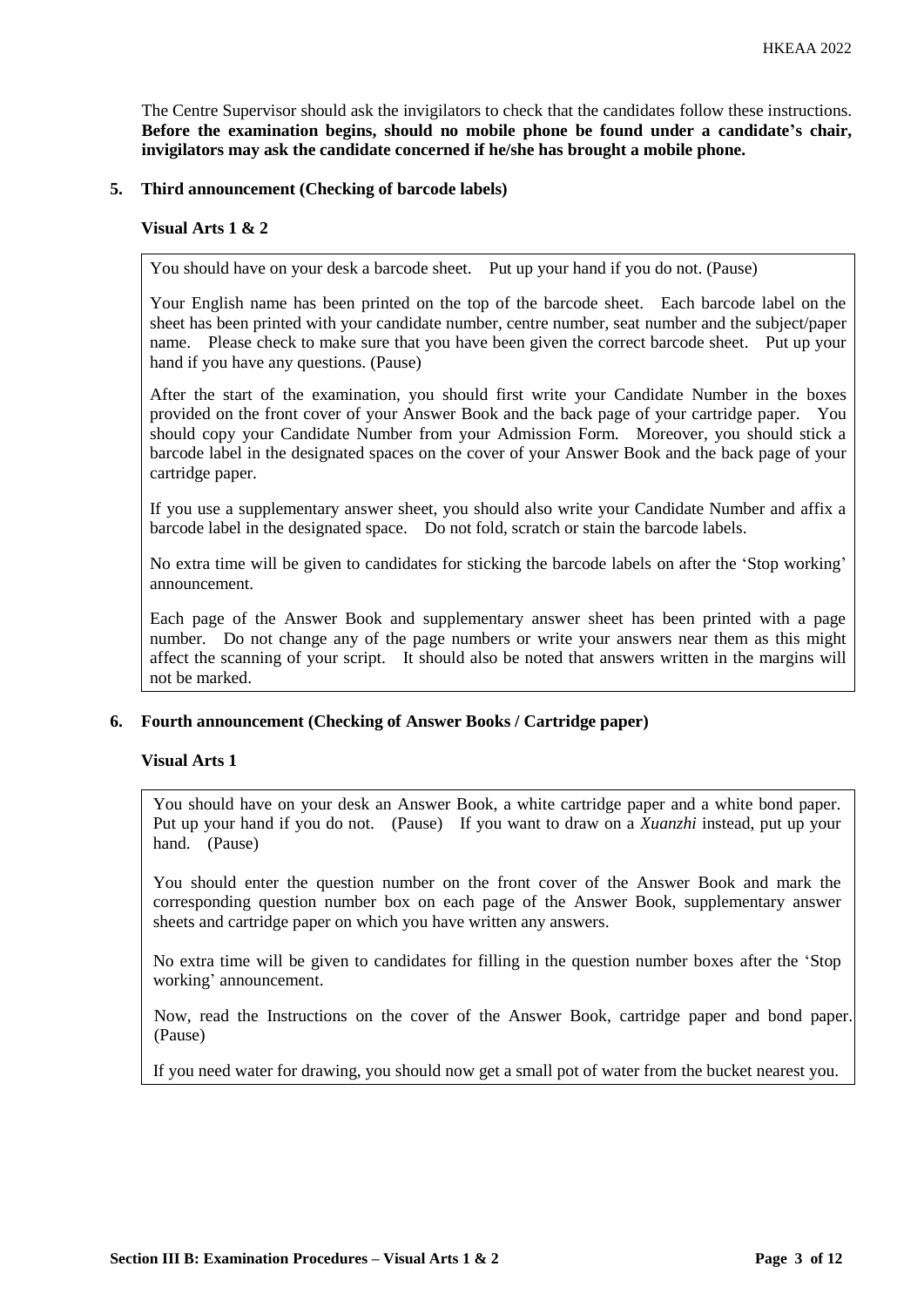### **Visual Arts 2**

You should have on your desk one Answer Book, a white cartridge paper and a white bond paper. Put up your hand if you do not. (Pause)

You should enter the question number on the front cover of the Answer Book and mark the corresponding question number box on each page of the Answer Book, supplementary answer sheets and cartridge paper on which you have written any answers.

No extra time will be given to candidates for filling in the question number boxes after the 'Stop working' announcement.

Now, read the Instructions on the cover of the Answer Book, cartridge paper and bond paper. (Pause)

If you need water for drawing, you should now get a small pot of water from the bucket nearest you.

### **7. Fifth announcement (Distribution of Question Papers)**

The Centre Supervisor should check carefully whether the Question Papers are **for the correct session**. The Centre Supervisor should then unseal and **open the packets of Question Papers in front of the invigilators and candidates**. After ensuring that there are sufficient copies for distribution, announce:

### **Visual Arts 1 & 2**

The Question Paper will be distributed now. Make sure you have put away all unauthorised articles; otherwise you will be penalised. (Pause to allow sufficient time, say 10 seconds, for candidates to put away their unauthorised articles)

Do not turn over your Question Paper and do not start writing until you are told to do so.

The Centre Supervisor should then give the Question Papers to the invigilators and instruct them to distribute the papers to the candidates, with **the cover of the Question Papers facing up**. If any writing/drawing is found on a candidate's white bond paper during the distribution of Question Papers, invigilators should collect the white bond paper immediately and replace it with a new one.

#### **8. Sixth announcement (Checking of Question Papers)**

#### **Visual Arts 1 & 2**

You should have on your desk a Question Paper, a white cartridge paper, a white bond paper and an Answer Book. Put up your hand if you do not. (Pause)

Answers for Part A must be put in the Answer Book. For Part B, you must draw and write your answers on the appropriate side of the white cartridge paper provided.

Now, read the Instructions on the cover of the Question Paper and Answer Book. Do not turn over the Question Paper until you are told to do so. (Pause for 15 seconds)

#### **9. Seventh announcement (Checking of Question Papers and start of the examination)**

9.1 Before the start of the examination, the Centre Supervisor should remind candidates to make sure that they do not have any electronic devices (including mobile phones) switched on or on the body. Then ask the candidates to open the Question Paper to **check the number of pages/questions**. After the start of the examination, candidates should first write their candidate number in the boxes provided on the front cover of their Answer Book/back page of the white cartridge paper/bond paper and affix barcode labels in the designated spaces on the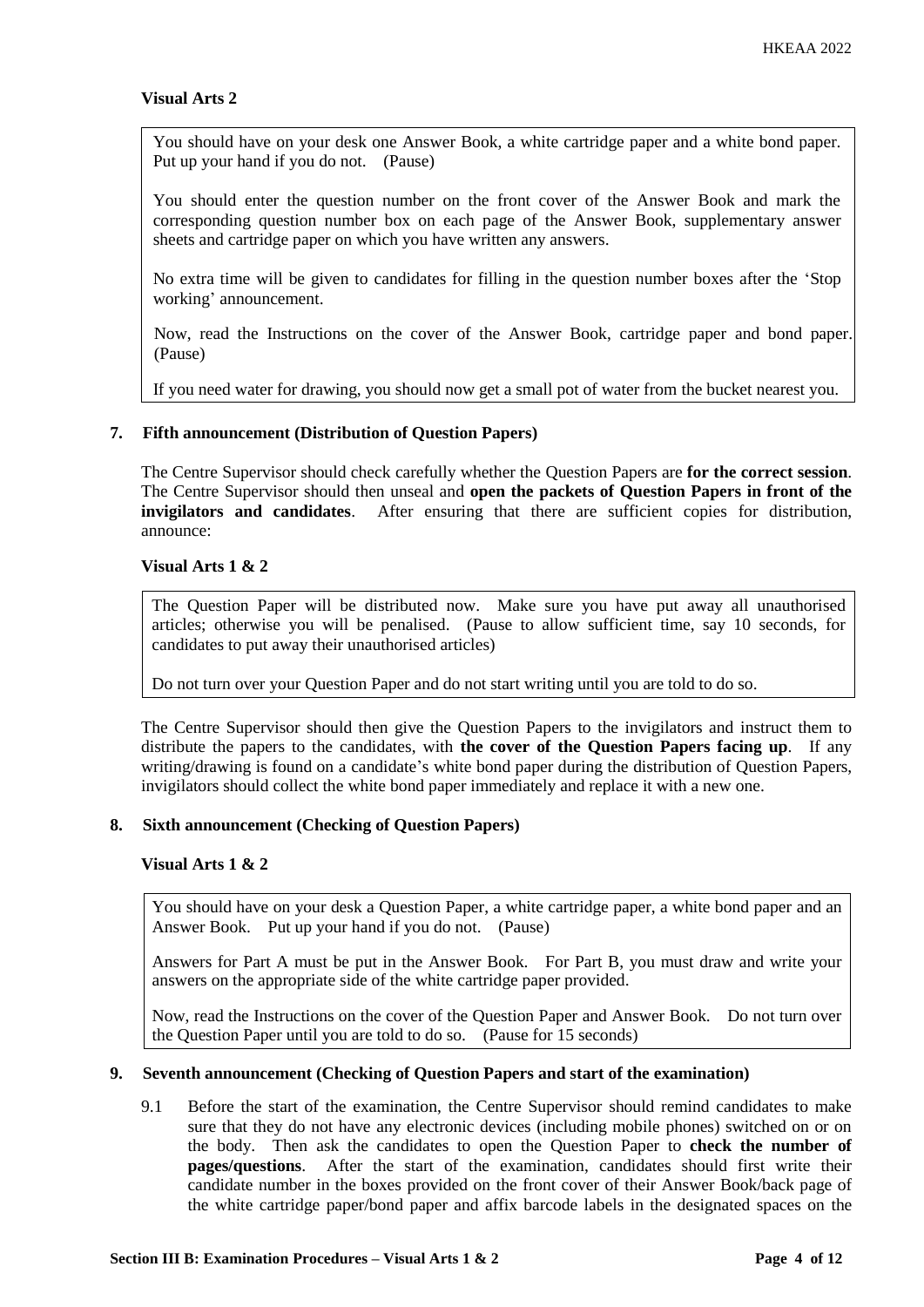front cover and the inner pages of the Answer Book/back page of the white cartridge paper according to the instructions on the cover. No extra time will be given to candidates for sticking the barcode labels after the 'Stop working' announcement.

#### **Visual Arts 1 & 2**

Before the examination begins, make sure that you have switched off your mobile phone, including the alarm function, and that you do not have any electronic devices on the body. (Pause to allow sufficient time, say 30 seconds, for candidates to do the final check)

Check your Question Paper to make sure that there are no missing questions. Words like '**End of Paper**' or '**End of Section**' should appear after the last question. (Pause)

**Close the Question Paper after checking.**

**After the announcement of the start of the examination**, you should first write your Candidate Number in the boxes provided on the front cover of the Answer Book, the back page of the white cartridge paper and the bond paper. You should copy your Candidate Number from your Admission Form. You should stick barcode labels in the designated spaces on the cover and the inner pages of your Answer Book and the back page of the white cartridge paper according to the Instructions on the cover.

**No extra time will be given** to candidates for sticking barcode labels after the 'Stop working' announcement.

- 9.2 The Centre Supervisor should **check if there is any Special Notice** which contains last-minute messages to candidates. The Special Notice, if any, is in a **bright yellow envelope** (see *Specimen 9*). If there is a Special Notice for the session, make an announcement according to the instructions in the Special Notice and write down the contents of the Special Notice on the blackboard for the candidates' reference, particularly the latecomers.
- 9.3 If there are no questions from the candidates, the Centre Supervisor should give the signal to begin by announcing:

**Visual Arts 1 & 2 (also see** *paragraph 9.4***)**

You have 45 minutes to answer Part A. The Answer Book for Part A will be collected 45 minutes after the start of the examination.

If you wish to leave early, you should put up your hand to seek an invigilator's permission. Early leavers are not allowed to take away the question papers.

According to the hall clock (my watch), the time is \_\_\_\_. The finishing time is \_\_\_\_. You may now start.

9.4 After the 'You may now start' announcement, the Centre Supervisor should write the actual starting time and the correct finishing time on the blackboard for the information of candidates and invigilators.

For **Visual Arts 1 & 2**, the Centre Supervisor should write on the board the starting time and finishing time for the Paper, as well as that for Part A (which is to be collected 45 minutes after the start of the examination). For example:

> **8:32 am – 12:32 pm (Section A: 8:32 am – 9:17 am)\***

**<sup>\*</sup>** The actual starting and correct finishing times should be written.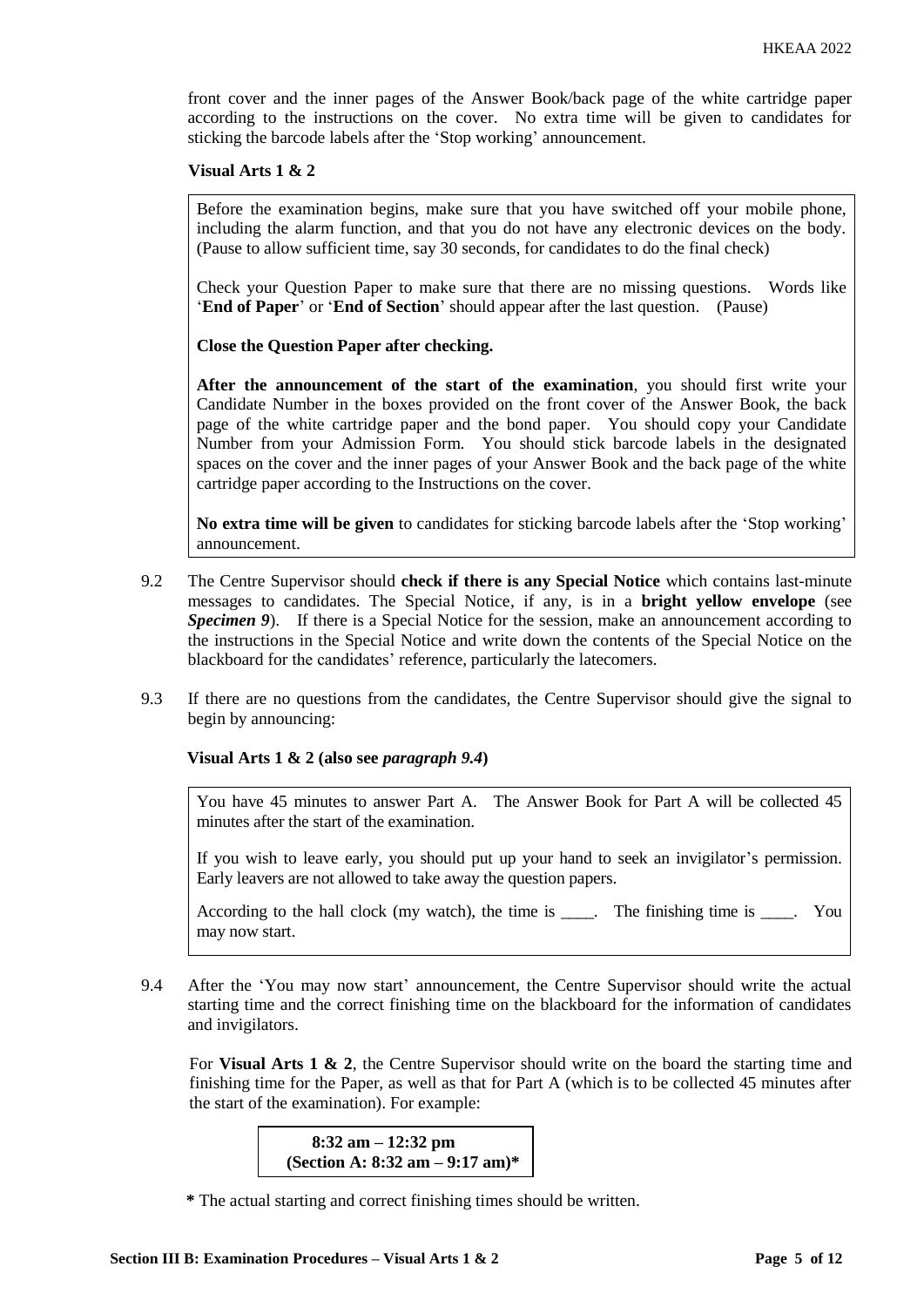9.5 The Centre Supervisor should avoid the practice of writing up the starting and finishing times in advance, and should do this **only** when the precise times are known. If the hall has a clock visible to the candidates and is functioning properly (see **Notes** below), the Centre Supervisor should time the examination according to this clock. The Centre Supervisor may also refer to the digital timer available on the computer desktop of PECSS. Apart from providing a countdown of the examination time, the timer also provides reminders of the last 15 minutes, last 5 minutes and end of the examination session. The Centre Supervisor must ensure that candidates are given the full amount of time as specified on the Question Paper. **No extra time** should be given to the candidates for reading the questions or for any other reason without specific instructions from the HKEAA.

### **Notes:**

- (1) The Centre Supervisor should check whether the hall clock is functioning properly before the start of the examination. If not, candidates should be reminded not to refer to the clock during the examination.
- (2) If there are two clocks in the hall (say one in the front of the hall and one at the back), the Centre Supervisor should use the one facing the candidates and inform the candidates of the clock he/she is using for timing the examination in order to avoid misunderstanding.
- 9.6 The Centre Supervisor should ensure that all examinations start punctually as scheduled in the timetable. If under special circumstances an examination has to be delayed (due to bad weather or insufficient Question Papers being made available), the Centre Supervisor should ensure that the candidates are given the full amount of time as specified on the Question Paper. **Under no circumstances should an examination start before the scheduled time.**
- 9.7 Write the actual starting time and finishing time at the end of the session in the spaces provided on the Sessional Report (for elective subjects) (See *Specimen 20C*).

## **B. Procedures after the Start of the Examination**

#### **10. Checking the Admission Forms and Identification Documents**

Please refer to *Section III A paragraph 3* for details.

#### **11. Taking of Candidates' Attendance**

Please refer to *Section III A paragraph 4* for details.

#### **12. Collecting Question Papers and answer books from vacant seats**

12.1 **30 minutes** after the start of the examination, ask the invigilators to collect the Question Paper/Answer Book/white cartridge paper/white bond paper/barcode sheet from each vacant seat and return them to the Centre Supervisor. The Centre Supervisor is advised to put the blank Answer Books inside a designated box/plastic bag to avoid mixing them up with the candidates' scripts to be collected at the end of the examination.

The Centre Supervisor should ask the invigilators to select 'Recording Absentees' from the Main Menu of their barcode scanner, scan the barcode sheets of the absentees, and upload the absentees' records to the ASTS programme before the absentees' barcode sheets are put inside the barcode sheet envelope (see *Specimen 30B*).

- 12.2 The school can retain the surplus Question Papers.
- 12.3 In the case of a candidate **requesting to have another Answer Book**, the request should not normally be accepted. Supplementary answer sheets should be supplied.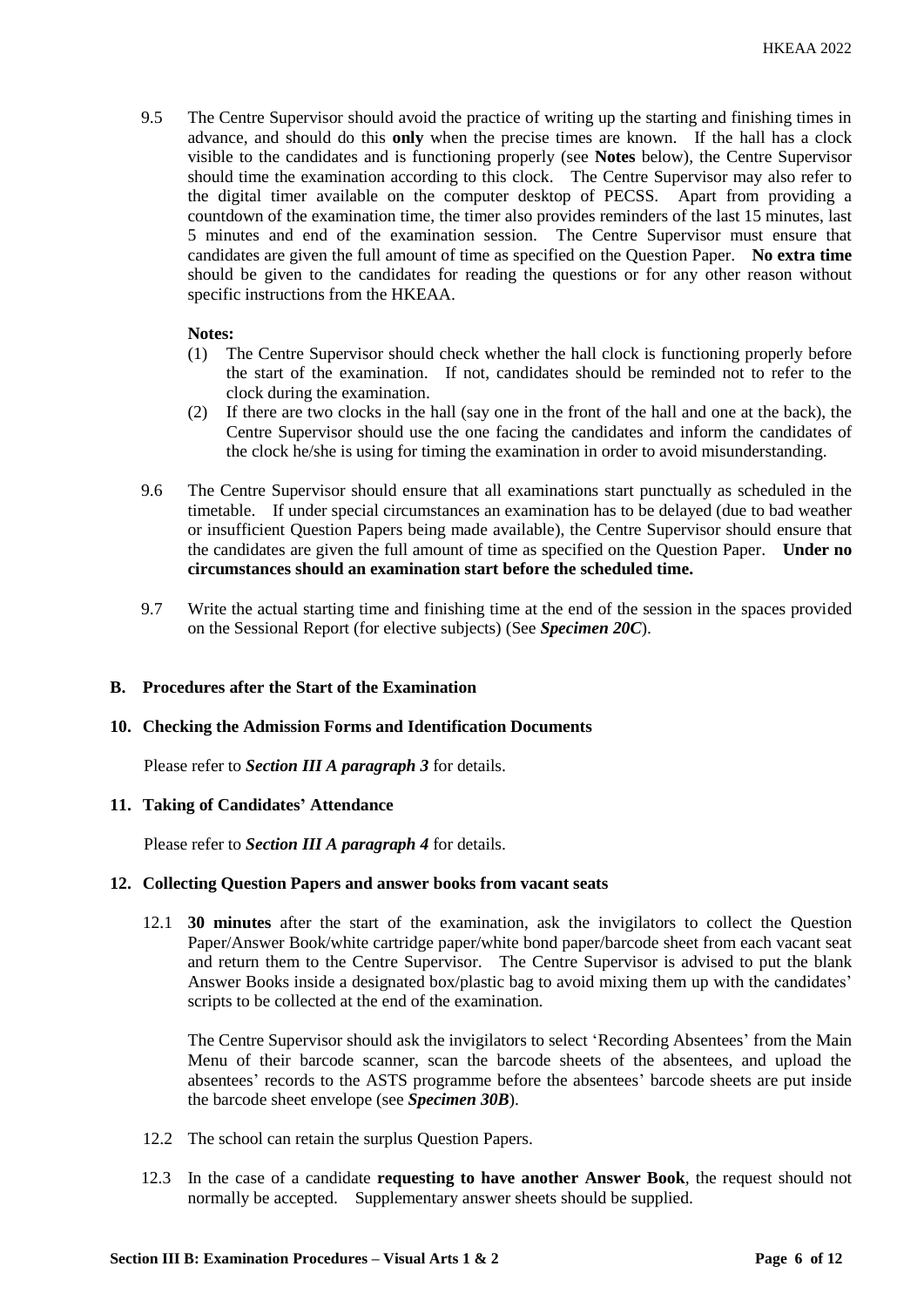# **13. Early leavers**

- 13.1 Early leave is not allowed for the Listening papers and Multiple-Choice papers (i.e. Music Paper 1/Mathematics Compulsory Part Paper 2/Economics Paper 1).
- 13.2 For other subjects/papers, candidates may leave the examination room after the first 30 minutes of the session to 15 minutes before the end of the session. Candidates wishing to leave during the permitted time must raise their hand to summon an invigilator. Before a candidate is given permission to leave, the invigilator should ensure that (1) the candidate number has been put down and barcode labels have been affixed in the designated spaces of the answer script even if no attempt has been made to answer any questions; and (2) the question number box on each page of the answer script has been marked. **Early leavers are not allowed to take away the Question Papers.**
- 13.3 The Centre Supervisor should report in detail (time of the incident, circumstances, etc.) any candidate who has left the examination room without permission or who has taken away the Question Paper on Report Form SR4g (see *Specimen 23A*).
- 13.4 If a candidate claims to be sick and wishes to leave outside the permitted time, he/she should state his/her reasons on Report Form SR4g for follow up by the HKEAA. He/she has to write his/her name and address in the space provided on the form. Please complete the attendance taking for the candidate and follow the script collection procedures as described in *paragraph 13.2* before letting the candidate leave.
- 13.5 The Question Papers and answer scripts of early leavers should be left on the candidates' desks. **The answer scripts should be collected at the end of the session together with those of other candidates** and placed in the appropriate script envelope while the Question Papers can be treated as ordinary surplus Question Papers which can be kept by the school.

# **14. Questions raised by candidates**

Please refer to *Section III A paragraph 5* for details.

## **15. Toilet arrangements**

Please refer to *Section III A paragraph 6* for details.

#### **C. Report Forms**

## **16. If the Centre Supervisor wishes to make a report about the conduct of the examination, he/she can use the following report forms:**

- Form SR1 Candidates without Admission Form/Identification Document
- Form SR3 ― Candidates Attended the Wrong Examination Centre/Subject/Paper/Module/ Language Version not on Admission Form
- Form SR4g Examination Irregularities (cheating/insufficient papers/candidates' disobeying the 'Stop working' instructions, etc.)
- Form SR4b Examination Irregularities (Barcodes)
- Form SR4c Examination Irregularities (Calculators)
- Form SR4p Examination Irregularities (Mobile Phones/Electronic Devices/Sounding Devices)
- Form  $SR4t$  Candidates Going to the Toilet<br>• Form  $SR4i$  Examination Irregularities (Invi
- Examination Irregularities (Invigilators)
- Sessional Report (for elective subjects)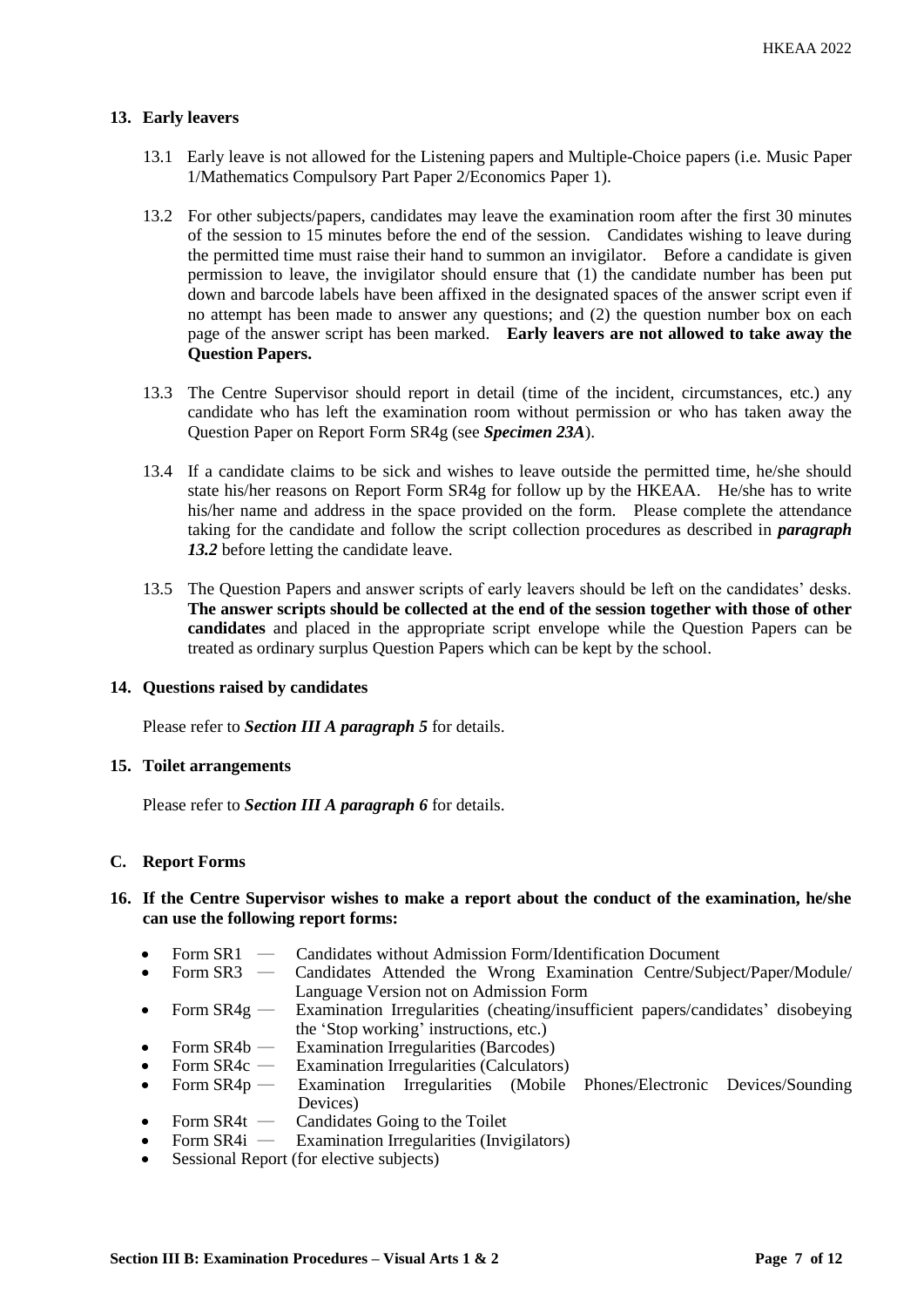# **D. End of Part A of Visual Arts 1 & 2**

17.1 **40 minutes after the start of the examination**, the Centre Supervisor should make the following last 5-minute announcement for Part A of Visual Arts 1 & 2:

You have 5 minutes left for Part A. Make sure you have written your Candidate Number and stuck barcode labels in the designated spaces on the Answer Book and all supplementary answer sheets.

Remember to enter the question number on the cover of the Answer Book and mark the question number box of your answers.

Cross out all unwanted materials. You will *NOT* be allowed to work on your Answer Book and supplementary sheets including affixing barcode labels, using an eraser or filling in question numbers after the 'Stop working' announcement.

17.2 **45 minutes after the start of the examination**, the Centre Supervisor should make the following announcement:

The time now is Stop working on Part A. **(Pause for 10 seconds to ensure that all**  $\blacksquare$ **candidates are complying with the instructions^)**

Close your Answer Book. If you have supplementary answer sheets, tie them in your Answer Book with the piece of string provided. I will now collect the Answer Book. **You can proceed with Part B during the collection.**

**^** During the 10-second pause after *'Stop working on Part A'* is announced, the Centre Supervisor should stay on the stage to ensure that the candidates follow the instructions and invigilators should check if any candidates are still working on their answer scripts (including writing, erasing/crossing out answers, holding any stationery, affixing barcode labels or filling in question numbers).

### **E. End of Examination**

#### **18. Eighth announcement (Reminding candidates of the time left)**

18.1 15 minutes before the end of the session, the Centre Supervisor should announce:

#### **Visual Arts 1 & 2 (Part B)**

You have 15 minutes left. You are not allowed to leave the examination room until you are told to do so.

Make sure you have indicated the appropriate question number in the question number box on the white cartridge paper, otherwise the markers may not know which question you have answered. Besides, make sure you have written your Candidate Number and stuck barcode labels in the designated spaces. You must not write your name or identification document number on the answer book/cartridge paper/bond paper.

No extra time will be given to candidates for sticking the barcode labels or filling in the question number boxes after the 'Stop working' announcement.

Now, you will be given two paper clips and a sheet of transparent paper to protect your drawing. You should clip the transparent paper and the white cartridge paper together.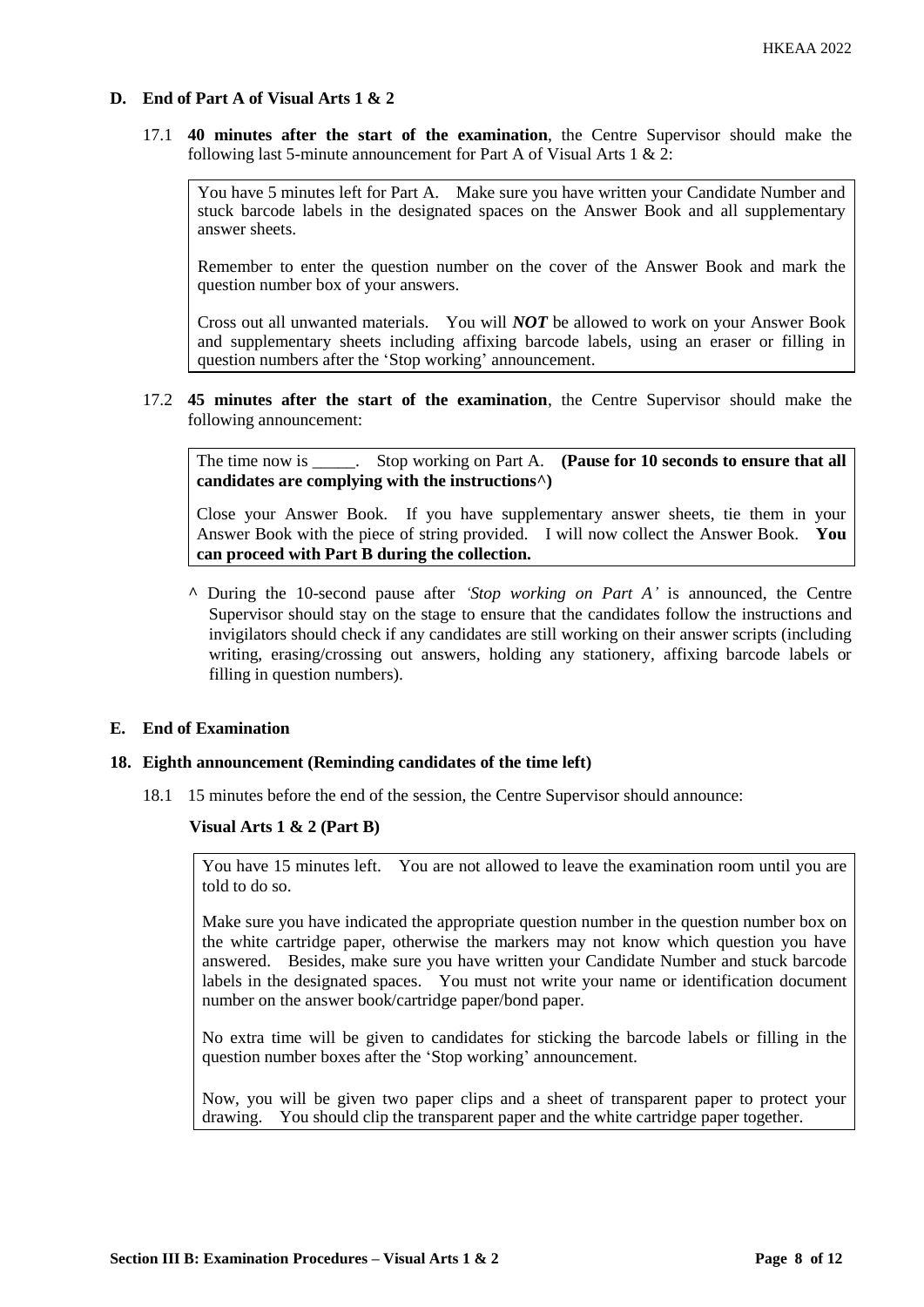18.2 5 minutes before the end of the session, the Centre Supervisor should announce:

# **Visual Arts 1 & 2 (Part B)**

You have 5 minutes left. Make sure you have written your Candidate Number and stuck a barcode label in the designated space on the cartridge paper. Remember to enter the question number on the cover of the cartridge paper.

Cross out all unwanted materials. You will *NOT* be allowed to work on your answer including affixing barcode labels on, using an eraser, filling in the question number or holding any stationery after the 'Stop working' announcement.

### **19. Ninth announcement ('Stop working' instruction)**

19.1 When time is up, announce:

### **Visual Arts 1 & 2 (Part B)**

The time now is Time is up. Stop working. Put down all your stationery. **(Pause for 10 seconds to ensure that all candidates are complying with the instructions^)**

Do not pack your personal belongings until you are told to do so. Close your Question Paper. You must not work on your answers or affix barcode labels now, otherwise you will receive a mark penalty. (Pause)

Leave the white cartridge paper on the desk. If you have creative/design brief drawn on the white bond paper, tie it in the cartridge paper with the green string provided. Put your cartridge paper next to the unused barcode labels. They will be collected separately.

Make sure that your Admission Form and identification document do not get included in your answer script.

- **^** During the 10-second pause after *'Put down all your stationery'* is announced, the Centre Supervisor should stay on the stage to ensure that the candidates follow the instructions and invigilators should check if any candidates are still working on their answer scripts (including writing, erasing/crossing out answers, holding any stationery, affixing barcode labels or filling in question numbers).
- 19.2 For handling cases of candidates disobeying the 'Stop working' instruction, please refer to *Section IV paragraph 19*.

## **20. Tenth announcement (Collection of answer scripts)**

- **NOTE**: **With the exception of Combined Science (Biology) Section A, Combined Science (Chemistry) Section A and Combined Science (Physics) Section A**, the Question Papers of other subjects (including multiple-choice question papers) need **NOT** be collected.
- 20.1 The Centre Supervisor should announce:

### **Visual Arts 1 & 2 (Part B)**

Your cartridge paper will be collected now. Stay in your seat quietly until you are told to leave.

While collecting the answer scripts, if you are found not having stuck a barcode label on the back of the cartridge paper, to facilitate scanning, the invigilator will let you stick the label on the back of the cartridge paper under supervision. You are required to complete a report form before leaving the examination room.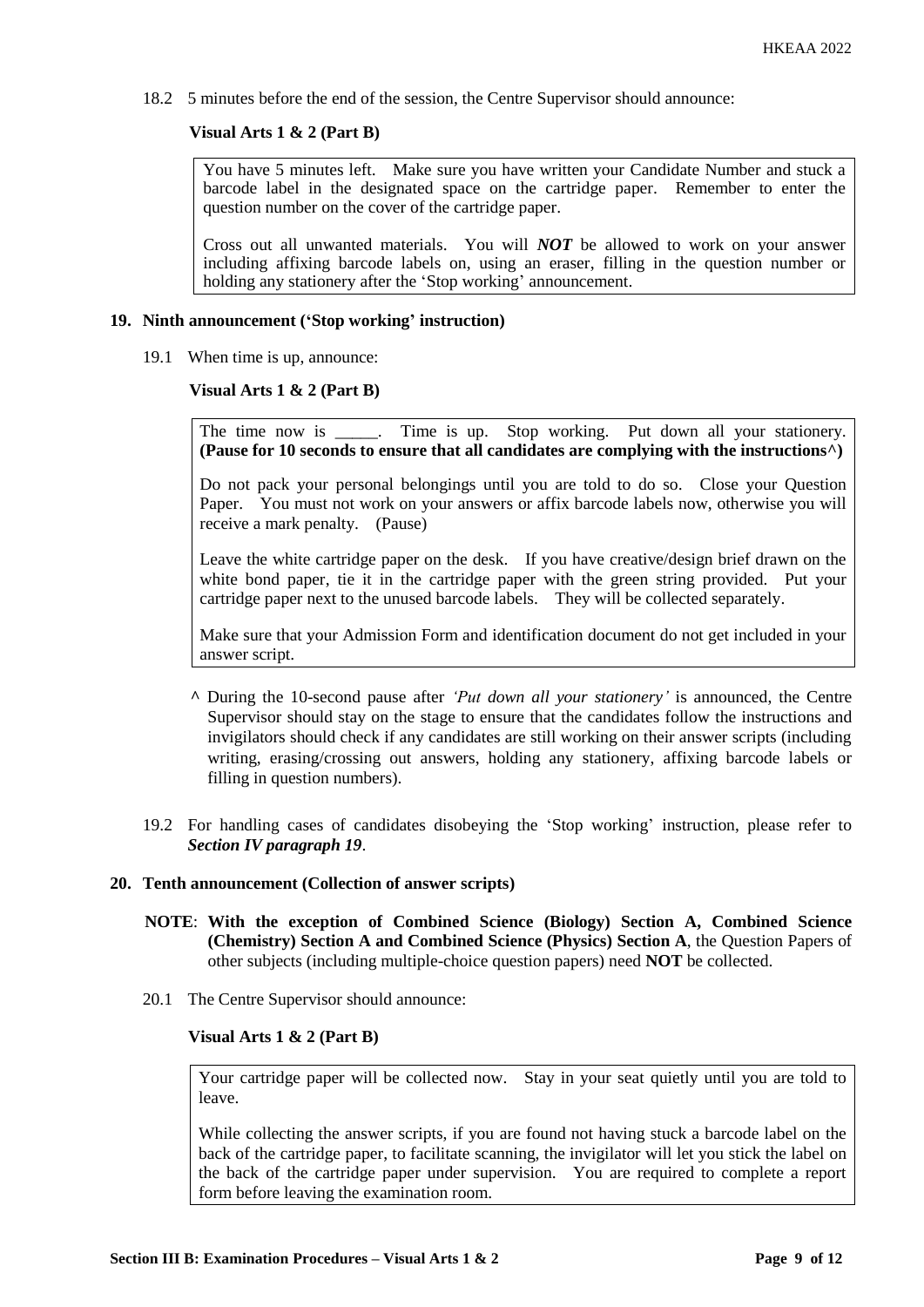- 20.2 The Centre Supervisor should assign the invigilators to collect separately the answer scripts, white bond paper and barcode sheets (with/without remaining barcode labels), etc.
- 20.3 While collecting the answer scripts, if an invigilator discovers that **a candidate has not put down his/her candidate number on the back of his/her answer script, the candidate can be allowed to write his/her candidate number on the back only under the supervision of the invigilator. However, the candidate should not be allowed to fill in the question number boxes.**
- 20.4 While collecting the answer scripts, if an invigilator discovers that **a candidate has not stuck any barcode labels on the back of his/her answer script, to facilitate scanning, the candidate should be asked to stick the barcode label on the back under the supervision of the invigilator. A report must be made on Report Form SR4b. The candidate should be asked to sign the report form.**

#### **21. Checking of answer scripts collected**

- 21.1 The answer scripts should be collected in candidate number order, with the smallest candidate number on top.
- 21.2 Ask the invigilators to scan the barcode labels on the scripts, including those using spare barcode labels. After scanning all answer scripts, invigilators should place the barcode scanners on the cradle for data transmission.
- 21.3 **The Centre Supervisor should check the 'Summary Report' and the 'Discrepancy Report' in the ASTS programme to ensure that the number of candidates present tallies with the number of collected scripts.** If there is a discrepancy between the attendance records and the scripts' records, the relevant information will be shown in the 'Discrepancy Report' in the ASTS programme. The Centre Supervisor should investigate the irregularities immediately. Please refer to the 'ASTS User Guide' where necessary.
- 21.4 If, at the time of scanning the barcode labels on the scripts, an invigilator discovers that a candidate has not stuck any barcode label on his/her answer script, the answer script need not be scanned. The matter must be reported to the Centre Supervisor immediately and recorded on Report Form SR4b. The case will be shown in the 'Discrepancy Report' of the ASTS programme.

The Centre Supervisor should, under the page of 'Answer Script', select the relevant candidate and click 'Edit' manually to update the script record. The candidate's script record should be updated as follows:

- (i) from '0/1' to ' $\checkmark$ ' (for examinations using 1 answer book)
- (ii) from '1/2' to ' $\checkmark$ ' (for examinations using 2 answer books and 1 answer book has been scanned while the other cannot be scanned)
- (iii) from '0/2' to ' $\checkmark$ ' (for examinations using 2 answer books and both answer books cannot be scanned).

The completed Report Form SR4b and the answer script should be placed in the **Envelope for Special Reports & Related Scripts/Answer Sheets**.

21.5 The Centre Supervisor should put down the total number of scripts collected in the appropriate spaces on the Sessional Report (for elective subjects).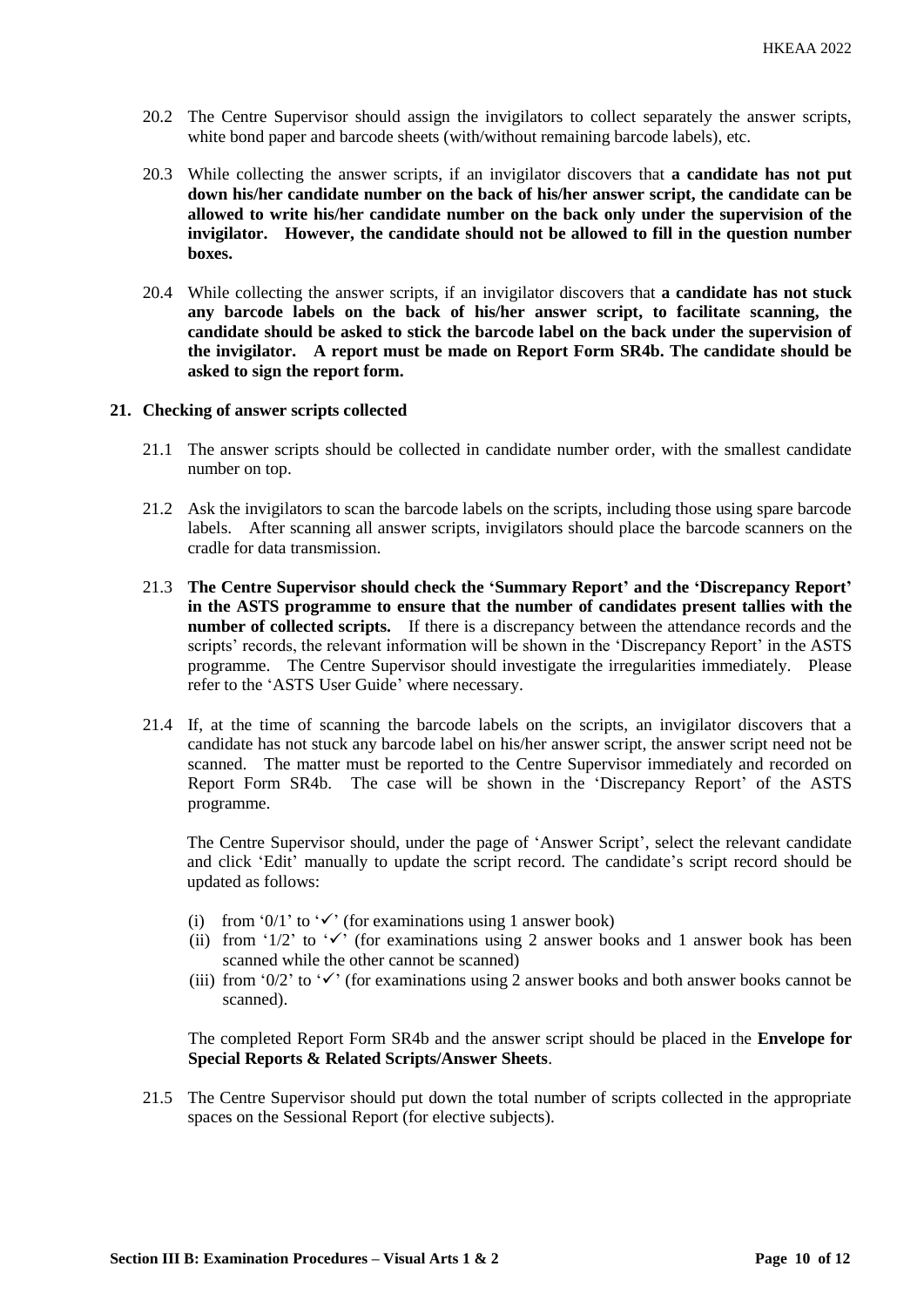# **22. Eleventh announcement (Dismissal of candidates)**

22.1 On completion of the collection and checking of all answer scripts, the Centre Supervisor should announce:

# **Visual Arts 1 & 2 (Part B)**

If you have made the desk dirty or the floor wet, clean it now. (Pause) If you have any small pieces of waste paper, put them in the waste paper baskets or litter bins at the exit or back of the hall. Do not leave them on your desk or on the floor.

You may now pack your personal belongings. Make sure you have your Admission Form, identification document and other personal belongings. (Pause) You can take away your question paper. You may now leave.

22.2 In the case of a candidate reporting any irregularity concerning the examination (e.g. reports a mistake in the use of answer books), the Centre Supervisor should record the details of the irregularity (such as whether the case was reported before or after the dismissal of candidates) on Report Form SR4g so that follow-up action can be taken by the HKEAA (see *Section IV paragraph 20* on candidates using wrong answer books).

# **23. Completing the Sessional Report (for elective subjects)**

The Sessional Report (for elective subjects) should be completed by the Centre Supervisor and two invigilators (including one invigilator not provided by the centre school). This report need not be returned daily. It should be returned to the Scripts Collection Centre after the very last HKDSE examination session in the centre.

### **24. Packing of scripts and examination materials**

24.1 The Centre Supervisor should refer to the Script Envelope Summary (see *Specimen 26B*) for the number of pre-printed script envelopes/cardboard holders provided to the centre. The answer books (Part A) and cartridge paper (Part B) should be placed in the appropriate script envelopes/cardboard holders (see *Specimen 26A*) in candidate number order according to the candidate number ranges printed on the script envelope labels/cardboard holders. The number of scripts inside should be written on each of the envelopes/cardboard holders. Each envelope/cardboard holder should be sealed with a piece of Security Adhesive Tape. The Centre Supervisor and one invigilator should then sign on the flap of the envelope/cardboard holder across the tape (see *Specimen 27*).

# 24.2 **Items to be placed in the normal script envelopes/cardboard holders:**

## **Scripts/answer sheets of**

- (1) candidates who are present (including latecomers, early leavers and additional candidates);
- (2) candidates who cannot produce their Admission Forms but can produce their identification documents and the candidate numbers claimed can be verified;
- (3) candidates whose Admission Forms do not bear their photographs and who cannot produce their identification documents but their personalised barcode sheets can be found at the centre;
- (4) candidates who have disobeyed the 'Stop working' instruction;
- (5) candidates whose calculators do not have the 'H.K.E.A.A. APPROVED' or 'H.K.E.A. APPROVED' label but the calculators are on the Permitted List.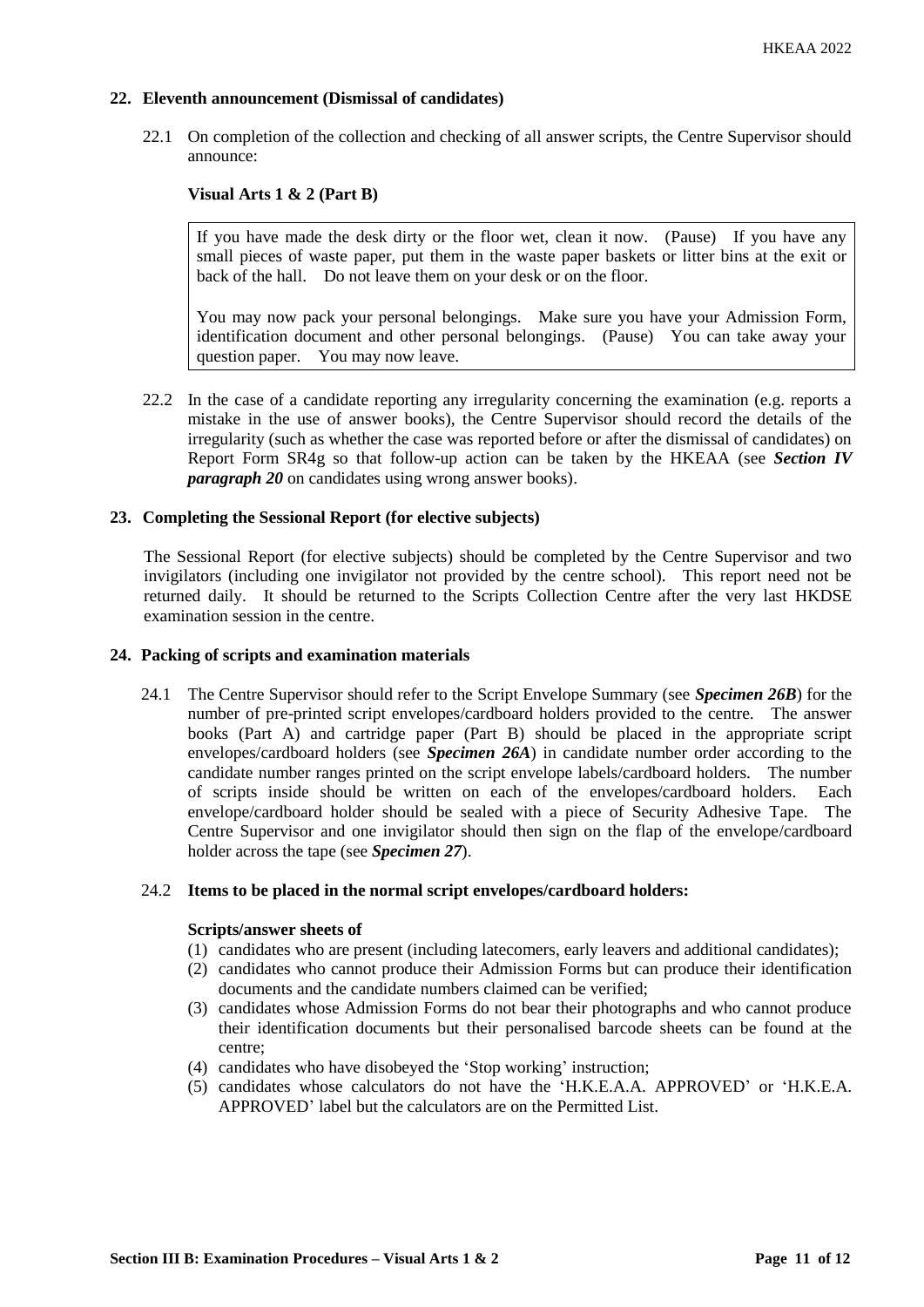# 24.3 **Scripts/Reports to be placed in the Envelope for Special Reports and Related Scripts (where appropriate):**

- (1) scripts of candidates who are suspected of cheating and the cribs (if any);
- (2) scripts of candidates who have attended a wrong centre;
- (3) scripts of candidates who cannot produce their Admission Forms and/or valid identification documents and their personalised barcode sheets cannot be found at the centre;
- (4) scripts of candidates who have taken a subject/paper/module/language version not listed on the Admission Form;
- (5) scripts of any other candidates who use spare barcode sheets/who are not given any barcode sheets;
- Candidates who use spare barcode sheets
- (6) scripts of candidates who cannot produce their Admission Forms and valid identification documents but their personalised barcode sheets can be found at the centre;
- (7) answer scripts with candidate number written but no barcode label stuck on;
- (8) Report Forms SR1, SR3, SR4g, SR4b, SR4c, SR4p, SR4t\* or SR4i (if any);
- (9) candidates' calculators which do not have the 'H.K.E.A.A. APPROVED' or 'H.K.E.A. APPROVED' label and which are **NOT** on the Permitted List.
- Report Forms SR4t need not be returned daily. They should be returned to the HKEAA on the last examination day of the centre.

### 24.4 **Items to be placed in a clear plastic bag:**

- (1) Calculators Form;
- (2) Declaration Forms on Health for candidates and examination personnel.
- 24.5 Rough-work sheets and barcode sheets (unused barcode sheets and those collected from candidates) should be placed separately in the rough-work sheet envelopes (see *Specimen 30A*) and barcode sheet envelopes (see *Specimen 30B*).

## **25. Return of answer scripts to the collection centre**

- 25.1 Drawing papers and related documents as specified below will be collected after the examination by the courier company. The Centre Supervisor should handle the answer scripts carefully and may appoint a responsible staff member to wait for the collection of the following:
	- (1) Answer scripts (in script envelopes for Part A and cardboard holders for Part B);
	- (2) Rough-work sheets (in rough-work sheet envelopes) (if any);
	- (3) Barcode sheets (in barcode sheet envelopes);
	- (4) Calculators Form;
	- (5) Declaration Forms on Health for candidates and examination personnel (in plastic bags provided);
	- (6) Envelopes for Special Reports and Related Scripts/Answer Sheets with Report Forms SR1, SR3, SR4g, SR4b, SR4c, SR4p or SR4t\*, SR4i (if any).
	- \* The Sessional Reports (for elective subjects), Report Form SR4t and unused Candidates' Attendance Record Forms (Please refer to CS Handbook *Section 4 paragraph 24.1*) need not be returned daily. The Sessional Report (for elective subjects) should be returned to the HKEAA together with Report Form SR4t and the unused Candidates' Attendance Record Forms after the last examination session of the elective subject(s) of the centre.
- 25.2 On rainy days, it would be appreciated if the answer scripts and related documents are returned to the Scripts Collection Centre in plastic bags.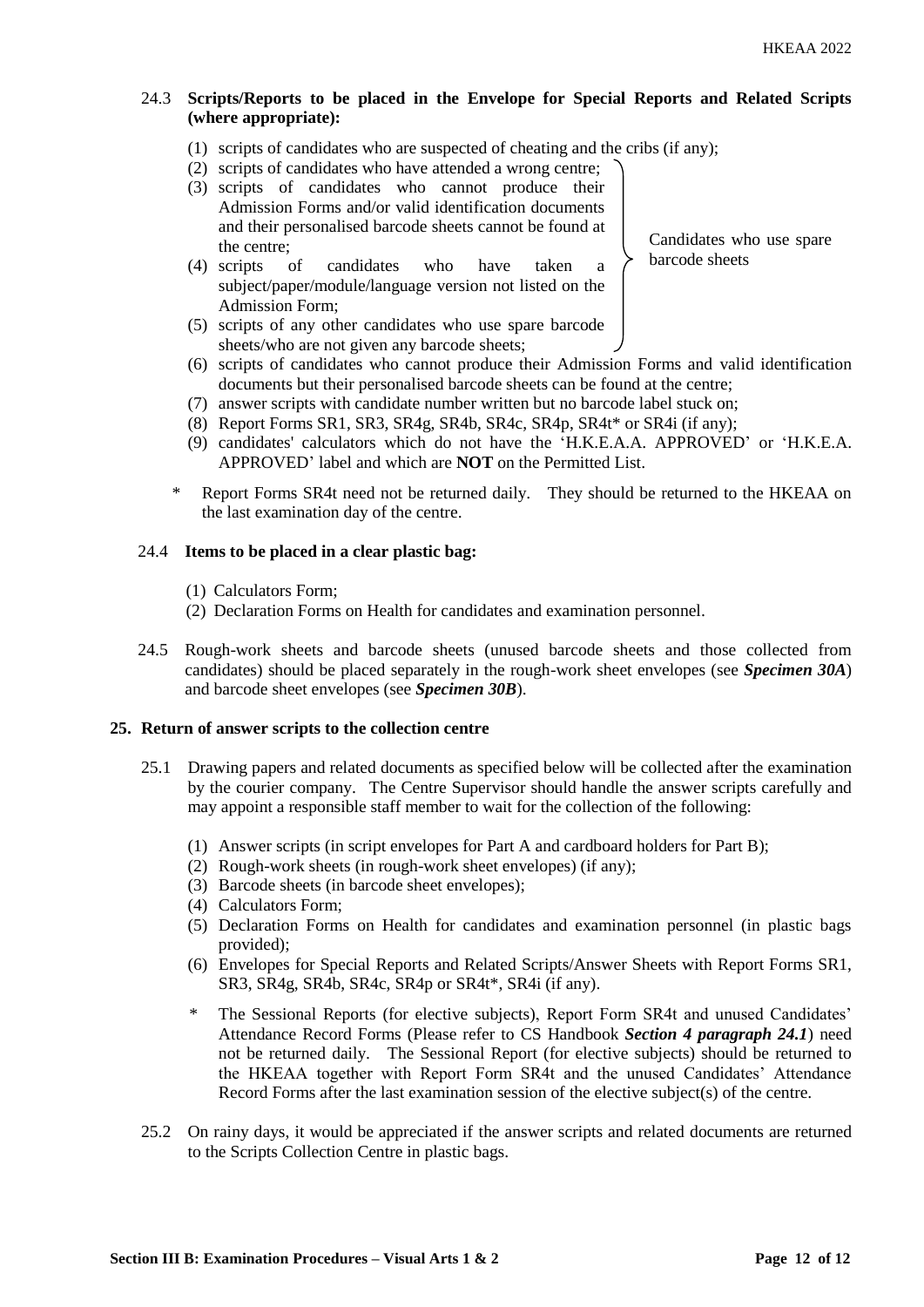# **Points to note for Visual Arts**

# **A. Regarding unauthorised materials**

1. Open book examination arrangement is adopted in Papers 1 and 2. The following are listed in the Handbook for Candidates as 'materials allowed' and 'materials not allowed' in the examination:

# *Materials Allowed*

### **Paper 1**

Painting materials and instruments (e.g. pencils, paint brushes, colours, palettes, drawing boards, clips, pins, erasers, adhesive tapes, paper, etc.) small quantity of materials for collage, and reference materials (e.g. books, magazines, art dictionaries, etc.).

# **Paper 2**

Design materials, drawing instruments and aids (e.g. pencils, paint brushes, colours, palettes, rulers, drawing boards, clips, pins, compasses, eraser, colour paper/adhesive paper, ready-made transfer letters, stencil devices, etc.) materials for cutting, sticking and collage materials, reference materials (e.g. books, type specimen books, magazines, scrap books, art dictionaries, etc.).

# *Materials NOT Allowed (for both Papers 1 and 2)*

English and Chinese dictionaries (including excerpts from dictionaries), slow drying materials (e.g. oil paint), retarder, dangerous materials (e.g. aerosol paints, air-brushes, aerosol fixatives, etc.) and burning and smoking devices.

- 2. During the Visual Arts examination, as in the examination of all other HKDSE subjects, invigilation staff may examine the materials which candidates have brought into the examination centre and report any irregularities to the HKEAA as appropriate.
- 3. Invigilation staff should avoid disturbing the candidates as far as possible when checking the materials, i.e. they should only check the materials when candidates are not referring to or using them.
- 4. If a candidate is found to be using/have used any dangerous materials/devices during the examination, the invigilation staff should stop the candidate from using them immediately. Details of the unauthorised materials/devices found should be recorded in the Report Form SR4g and signed by the candidate concerned for follow up by the HKEAA.
- 5. If a candidate is found to be using/have used unauthorised articles such as English and Chinese dictionaries (including excerpts from dictionaries) or slow drying materials during the examination, the invigilation staff should allow the candidate concerned to continue using the relevant articles while the examination is in progress. They should not disturb the candidate concerned during the examination, but should ask him/her to fill in an SR4g Report Form after the examination, together with the articles being collected, for the HKEAA to follow up.

# **B. Regarding the use of reference materials**

- 6. As in the past HKDSE, appropriate reference materials are allowed in the examination. However, reference materials should be used for reference only and not for direct copying. Apart from being incompatible with the assessment objectives of the public examination, direct copying from reference materials may result in works that cannot demonstrate candidates' own abilities to produce original works based on the chosen theme by means of transference or association during the examination.
- 7. During the examination, if direct copying is observed, invigilation staff should allow the candidate concerned to continue using the relevant reference material(s) while the examination is in progress. They should not disturb the candidate concerned during the examination but should ask him/her to fill in an SR4g Report Form after the examination for the HKEAA to follow up.